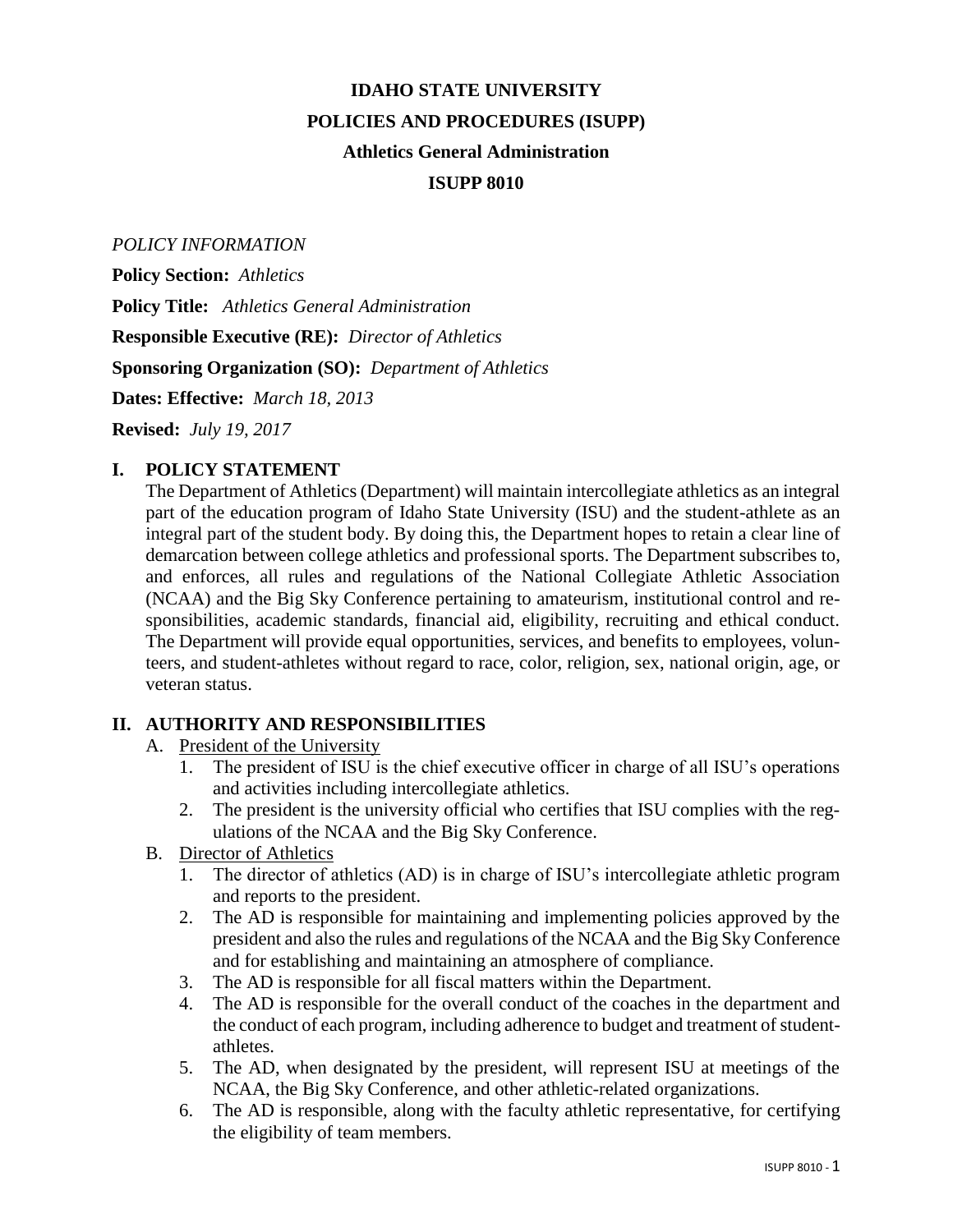- C. Faculty Athletics Representative
	- 1. As per NCAA Bylaw 4.02.2 and Bylaw 6.1.3, the president appoints the faculty athletic representative (FAR).
	- 2. The FAR serves on the Faculty Representative Committee of the Big Sky Conference, and when designated by the president, represents ISU at meetings of the NCAA and the Big Sky Conference.
	- 3. The FAR is also responsible for certifying the eligibility of team members and for determining that the student-athletes are making satisfactory progress in their degree programs.
	- 4. The FAR is the chair of the Athletics Advisory Board.
- D. The Athletics Advisory Board
	- 1. The Athletics Advisory Board (AAB) serves the president and the AD in an advisory capacity and assists them by reviewing and/or making recommendations relative to:
		- a. Policies governing ISU's intercollegiate athletics.
		- b. ISU's relationship with the NCAA, the Big Sky Conference, and other athleticrelated organizations.
		- c. Such other matters as may be presented by the president and/or AD.
	- 2. The AAB conforms to the NCAA regulations found in Bylaw 6.1.2.
- E. The Minority Advisory Board
	- 1. The Minority Advisory Board (MAB) was established to satisfy an NCAA plan for improvement.
	- 2. The MAB serves the president and the AD in an advisory capacity and assists them by reviewing and/or making recommendations relative to:
		- a. Serving as an educational body on minority student-athlete issues.
		- b. Serving as an advocate group on behalf of minority student-athletes to both internal and external constituencies.
		- c. Implementing and developing any programs or initiatives the University or the board will institute.
- F. ISU Athletics Compliance Committee
	- 1. To comply with NCAA Bylaw 20.9.1.5 that requires member institutions to maintain institutional control, the ISU Athletics Compliance Committee was established by the president.
	- 2. The ISU Athletics Compliance Committee:
		- a. Assists in promoting the well-being and success of the Department and all student-athletes within the university environment
		- b. Monitors university departmental activities dealing with NCAA and the Department's compliance
		- c. Acts as a liaison between the Department and university resources and departments.
- G. Gender Equity Focus Committee
	- 1. The Gender Equity Focus Committee was established by the president to address issues concerning gender equity in athletics at the University.
	- 2. The Gender Equity Focus Committee is charged to keep the Department in compliance with Title IX issues.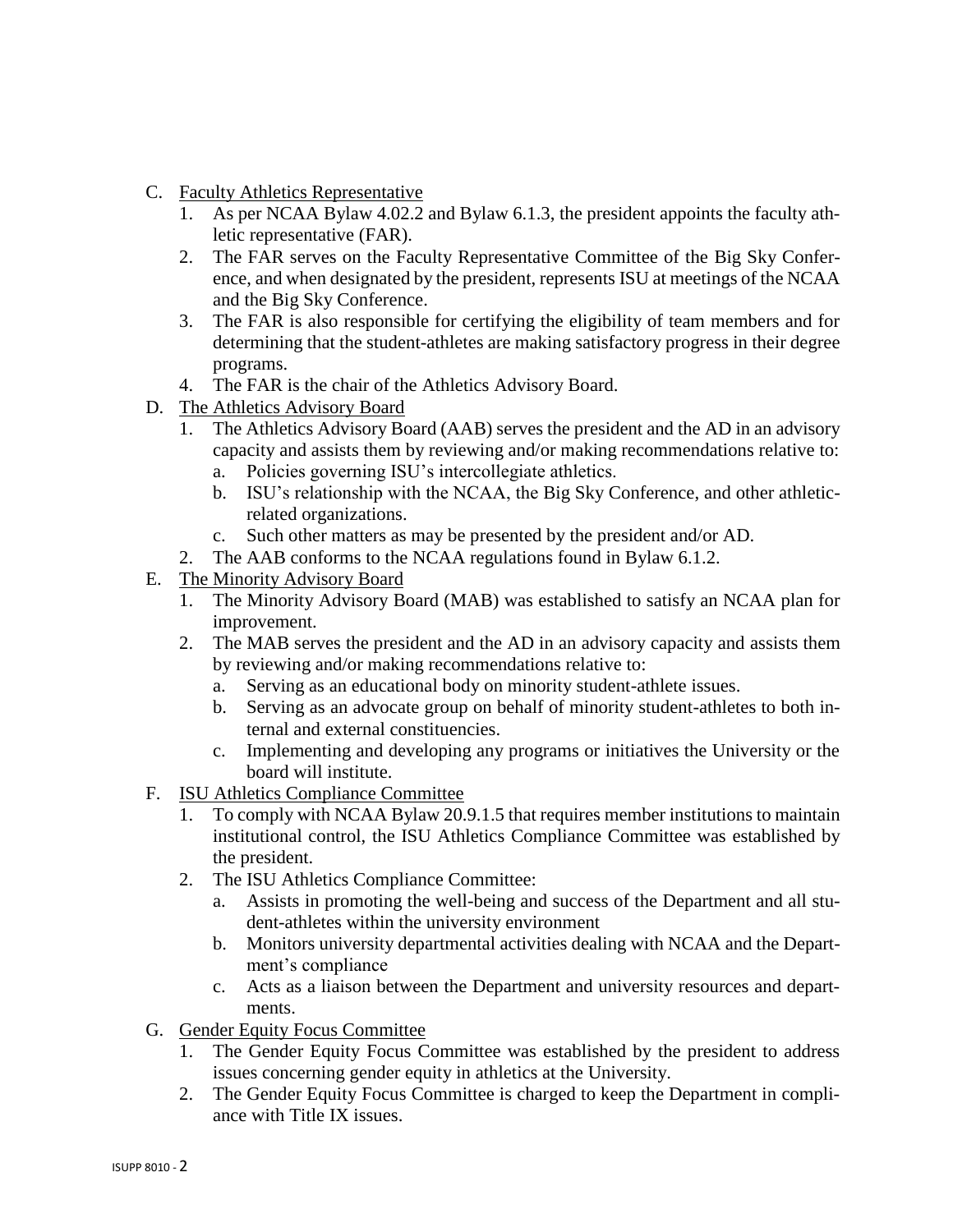- H. Student-Athlete Advisory Committee
	- 1. The Student-Athlete Advisory Committee (SAAC) is established per NCAA Bylaw 6.1.4.
	- 2. SAAC serves the fellow student-athletes and the AD in an advisory capacity and assists them by reviewing and/or making recommendations relative to serving as:
		- a. An educational body on general student-athlete issues and to enhance student welfare.
		- b. An advocate group on behalf of the entire student-athlete population.
		- c. A liaison between the Department and the general student-athlete population when warranted.

## **III. PROCEDURES**

- A. Purpose of the Department of Athletics
	- 1. The purpose of athletics at ISU is to initiate, stimulate and improve intercollegiate athletic programs for student-athletes on our campus.
	- 2. The Department also seeks to develop and promote educational leadership and athletic excellence.
	- 3. The competitive athletic programs of ISU are designed to be a vital part of the overall educational system of ISU.
- B. Sport Sponsorship
	- 1. ISU is a member of the NCAA and the Big Sky Conference and classified by the NCAA as Division I with football classified as Division I-FCS.
	- 2. The Department includes six varsity sport programs for men, and nine varsity sport programs for women:
		- a. Men's Sports
			- i. Football
			- ii. Men's basketball
			- iii. Men's cross country
			- iv. Men's indoor track and field
			- v. Men's outdoor track and field
			- vi. Men's tennis
		- b. Women's Sports
			- i. Softball
			- ii. Women's basketball
			- iii. Women's cross country
			- iv. Women's golf
			- v. Women's indoor track and field
			- vi. Women's outdoor track and field
			- vii. Women's soccer
			- viii. Women's tennis
			- ix. Women's volleyball